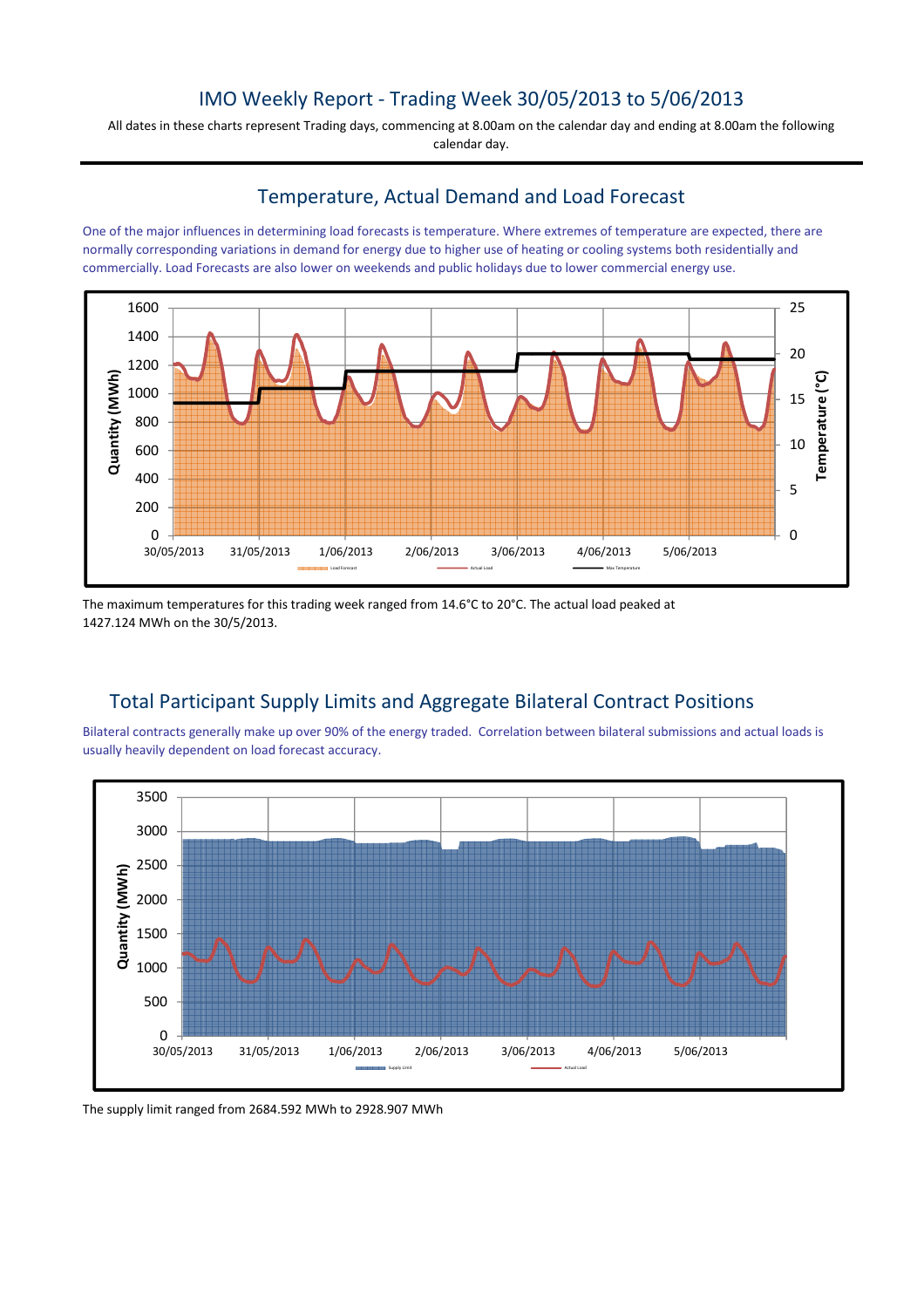#### Net Balancing Market Trades

Bilateral contracts and STEM trading are generally based on the forecast energy requirements of Participants. When the forecast requirements are higher or lower than the actual requirements for a day, this Market energy must be bought and sold in the balancing mechanism. This graph shows the estimated net balancing trades.



The majority of the balancing activity this week occurred within Balancing Demand. The maximum balancing demand for the week reached 118.91 MWh on the 1/6/2013. The maximum balancing supply for the week reached -86.0269999999999 MWh on the 3/6/2012.

# Total Traded Energy

This chart represents a comparison between the total net energy that is traded in Bilateral Contracts, the STEM and the balancing mechanism. Balancing Supply represents cases in which the total contract position is greater than the demand and customers must supply energy back to balancing. Balancing Demand represents cases in which the total contract position is less than the demand and customers must purchase energy from balancing.



Total balancing supply equalled -4519.84 MWh whereas total balancing demand equalled 6308.47 MWh. The Total STEM Traded quantity was 27301.252 MWh, with the STEM Clearing Quantity ranging between 26.844 MWh and 235.249 MWh.